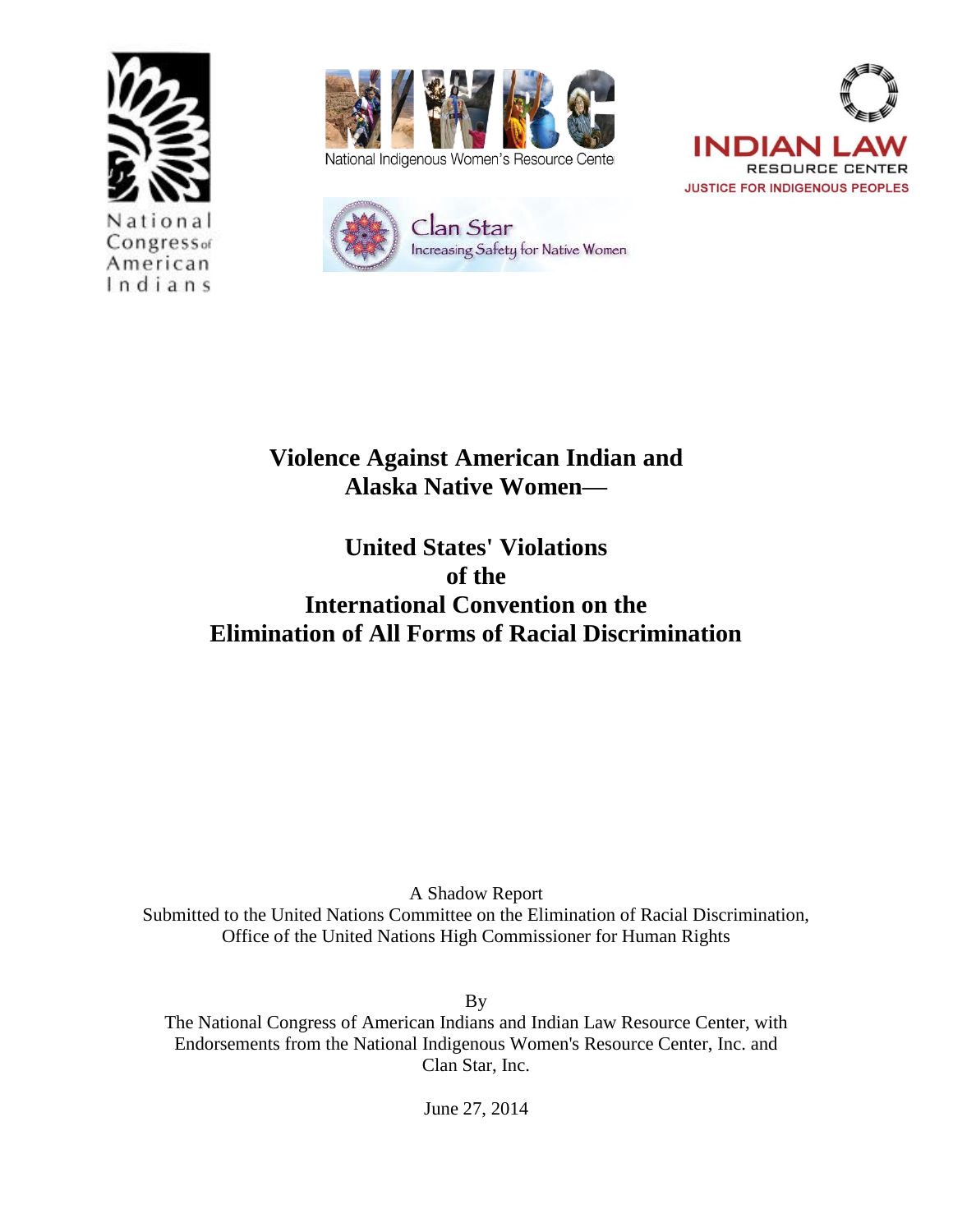#### **I. Reporting Organizations**

This shadow report is submitted jointly by the following nongovernmental organizations in consultative status with the Economic and Social Council (ECOSOC) to flag how the United States' continuing violations of the International Convention on the Elimination of All Forms of Racial Discrimination (ICERD) through its discriminatory legal system is perpetuating violence against American Indian and Alaska Native women: the National Congress of American Indians (NCAI)<sup>1</sup> and the Indian Law Resource Center,<sup>2</sup> which is the primary author. Endorsing organizations of this shadow report are the National Indigenous Women's Resource Center, Inc. (NIWRC)<sup>3</sup> and Clan Star, Inc.<sup>4</sup>

#### **II. Issue Summary**

l

Violence against Indian and Alaska Native women is at epidemic proportions and is one of the most horrific manifestations of the discriminatory legal system in the United States. Significant areas of federal law and policy fail to meet the United States' obligations under the ICERD and other human rights instruments with respect to protecting Indian and Alaska Native women from violence and ensuring nondiscrimination and equality under federal law.<sup>5</sup> Given this situation, Native women are two and a half times more likely to be assaulted in their lifetime and more than twice as likely to be stalked than other women in the United States.<sup>6</sup> One in three Native women will be raped in her lifetime, and six in ten will be physically assaulted.<sup>7</sup> Worse, the murder rate for Native women is ten times the national average on some Indian

<sup>&</sup>lt;sup>1</sup> NCAI is the oldest and largest national organization of American Indian and Alaska Native tribal governments, and is dedicated to ending the epidemic of violence against American Indian and Alaska Native women. (www.ncai.org). In 2003, NCAI created the NCAI Task Force on Violence Against Women to address and coordinate an organized response to national policy issues regarding violence <sup>2</sup> Founded in 1978 by American Indians, the Center is a  $501(c)(3)$  non-profit organization that provides legal assistance to indigenous peoples of the Americas to combat racism and oppression, to protect their lands and environment, to protect their cultures, to achieve sustainable economic development and genuine

self-government, and to realize their other human rights. (www.indianlaw.org).

 $3$  NIWRC is a non-profit organization that provides technical assistance, policy development, training, materials, and resource information on violence against Native women and the development of tribal strategies and responses to end the violence. (www.niwrc.org).

<sup>&</sup>lt;sup>4</sup> Clan Star, Inc. is a nonprofit organization incorporated under the Eastern Band of Cherokee Indians, and devoted to improving justice to strengthen the sovereignty of indigenous women through legal, legislative, and policy initiatives, and education and awareness. (www.clanstar.org).

<sup>5</sup> The right to be free of violence is a basic human right under international law. *See, e.g., Jessica Lenahan (Gonzales) v. United States (August 17, 2011)*. In the *Gonzales* case, the Inter-American Commission on Human Rights heard the first complaint brought by a domestic violence survivor against the United States and determined that the United States violated its obligations under international human rights law by failing to use due diligence and reasonable measures to protect this woman and her children from domestic violence.

<sup>6</sup> *See, e.g.*, P.L. No. 109-162 § 901 (2006); *see also* U.S. Dep't of Justice, Domestic Violence and Stalking, The Second Annual Report to Congress Under the Violence Against Women Act (1997); U.S. Dep't of Justice, Stalking and Domestic Violence, The Third Annual Report to Congress Under the Violence Against Women Act (1998).<br><sup>7</sup> See Patricia Tjaden & Nancy Thoene, U.S. Dep't of Justice, Full Report of the Prevalence, Incidence, and

Consequences of Violence Against Women: Findings From the National Violence Against Women Survey 22 ex. 7 (2000).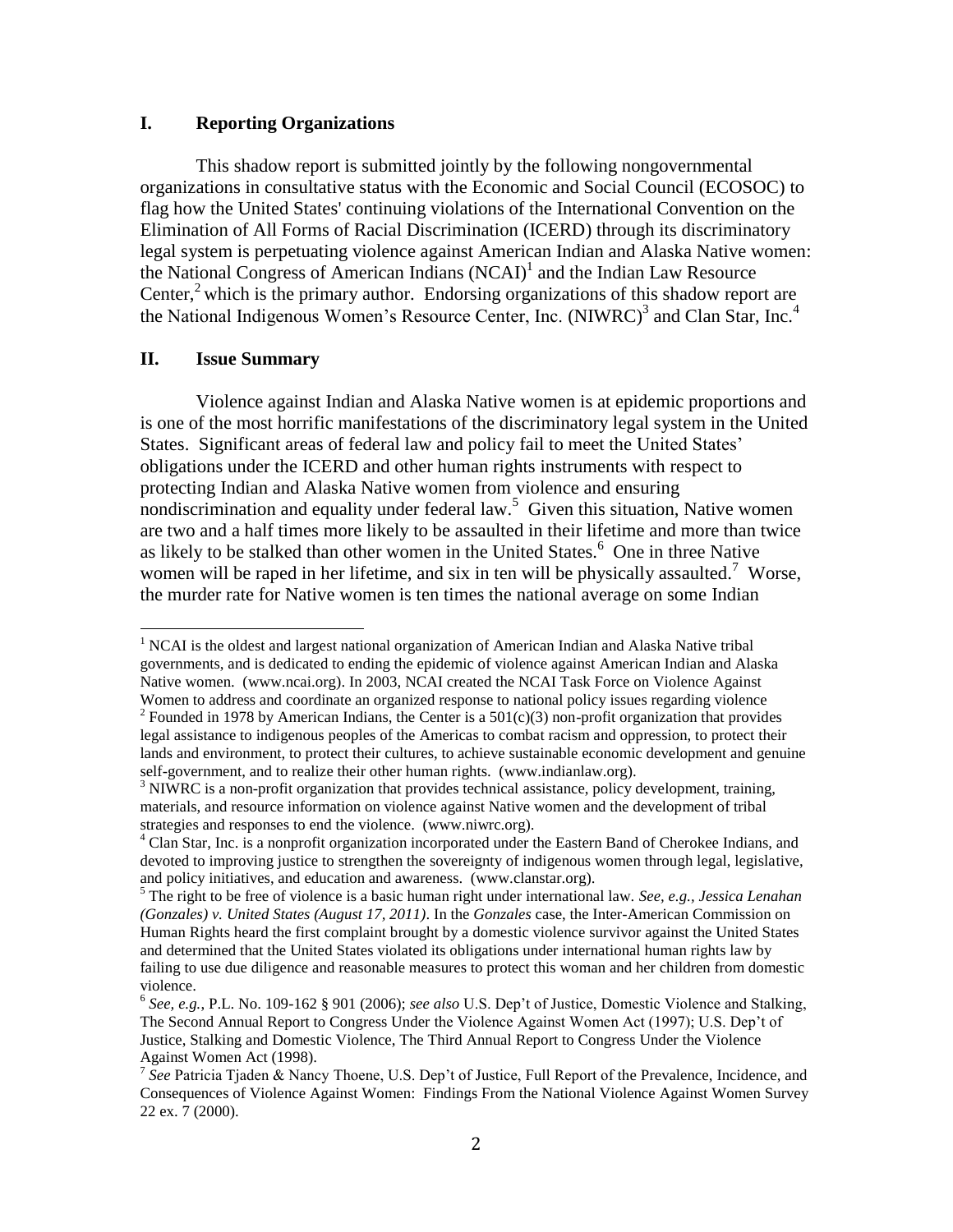reservations.<sup>8</sup> Indian and Alaska Native women are denied meaningful access to justice and are less protected from violence than other women just because they are indigenous and are assaulted on tribal lands.

The systemic root of this problem is the discriminatory legal framework that exists in the United States. For decades, United States law has prohibited tribal governments from prosecuting non-Native offenders who commit many of the violent  $c$ rimes against Native women.  $9$  This leaves Indian and Alaska Native nations and tribes as the only governments in the United States without legal authority to protect their own citizens from violence perpetrated by any person. These restrictions, coupled with a lack of serious enforcement by federal and state officials having jurisdiction to do so, perpetuate a cycle of extreme rates of violence against Indian and Alaska Native women.

The United States has taken affirmative steps forward by enacting legislation including the Tribal Law and Order Act in 2010 to enhance tribal sentencing authority and, most recently, the Violence Against Women Reauthorization Act of 2013 (VAWA 2013) to restore limited criminal authority to tribes over non-Indian domestic violence offenders. Yet, significant systemic legal gaps continue to threaten the safety and lives of Native women in the United States. Many Native women must still wait for justice as the new tribal jurisdiction provisions in VAWA 2013 are not effective until March 2015. Stringent requirements, coupled with a severe lack of funding, may delay or even deter tribes from exercising restored jurisdictional authority. And, even where tribes do exercise this jurisdiction, tribal jurisdiction will only extend to certain crimes of domestic violence. Tribes will still be unable to prosecute non-Indians who rape, stalk, or traffic Indian women.

Especially dire is the situation for Alaska Native nations and women. A "special rule" in VAWA 2013 totally excludes all but one of Alaska's 229 tribes from the new increased protections, tribes which comprise over 40% of all federally-recognized tribes in the United States. The so-called special rule for Alaska exacerbates the existing crisis within Alaska Native villages where Alaska Native women are disproportionately affected by domestic violence and sexual assault; in fact, Alaska Native women are overrepresented in the domestic violence victim population in the State of Alaska by  $250\%$ .<sup>10</sup> In tribal villages and Alaska Native communities, Alaska Native women report rates of domestic violence up to ten times higher than the rest of the country and physical assault victimization rates twelve times higher.<sup>11</sup> The Alaska situation demonstrates how United States law continues to deny basic rights to Indian and Alaska Native nations and tribes

 $\overline{\phantom{a}}$ 

<sup>&</sup>lt;sup>8</sup> See GAO, Indian Country Criminal Justice: Departments of the Interior and Justice Should Strengthen *Coordination to Support Tribal Courts,* GAO-11-252, at 5 (October 2011).

<sup>&</sup>lt;sup>9</sup> Native women experience a per capita rate of interracial violence far exceeding that of the general population with one study finding about 88% of the offenders identified by Native women survivors as being non-Indian. *See* Patricia Tjaden and Nancy Thoenne, U.S. Dep't of Justice, Prevalence, Incidence, and Consequences of Violence Against Women: Findings From the National Violence Against Women Survey 9 and 22 (2000).

<sup>10</sup> See *Restoration of Native Sovereignty and Safety for Native Women*, at 11 (March 2014), available at http://www.niwrc.org/resources/restoration-magazine/current-issue.  $^{11}$  *Id.*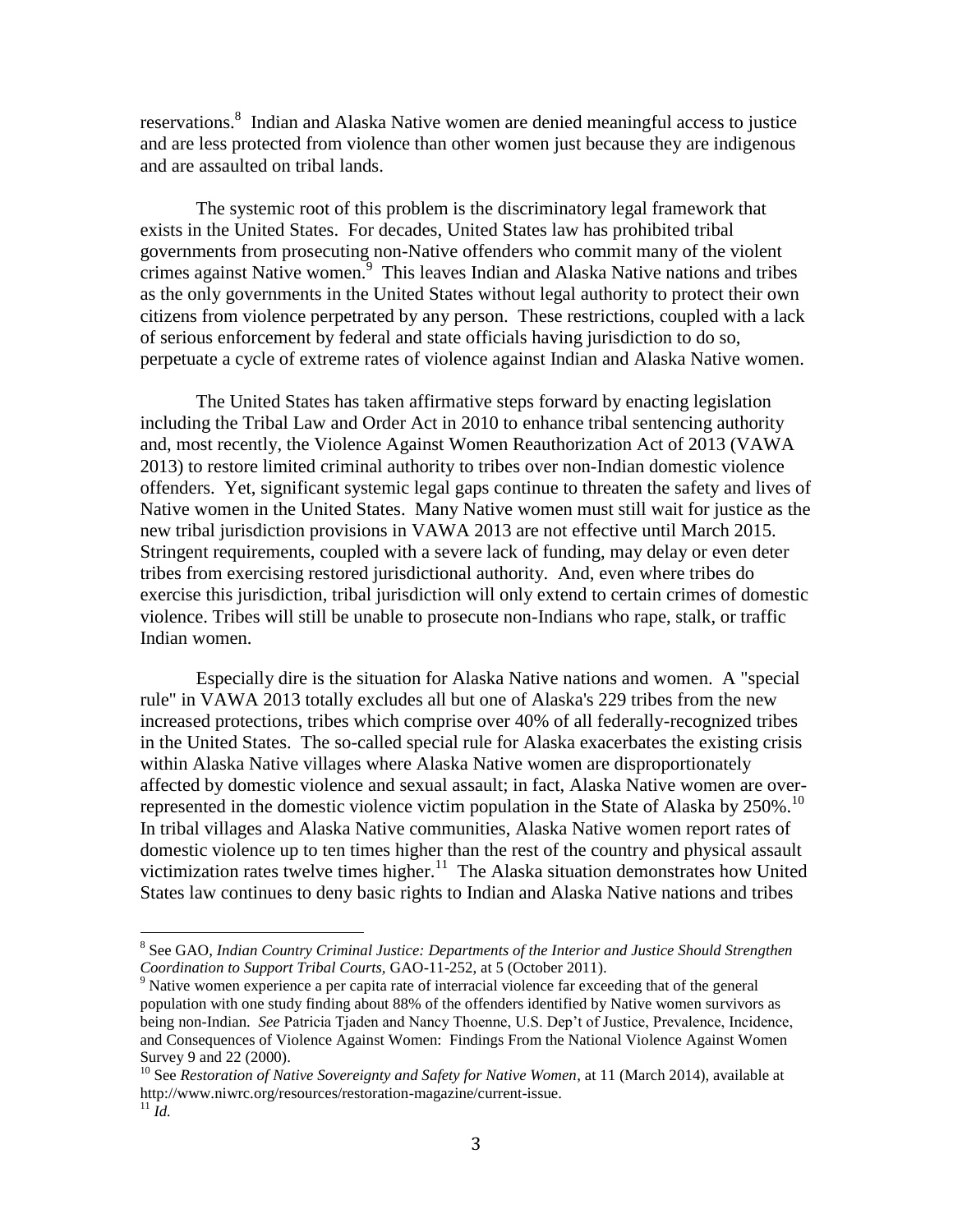and individuals that others in the country freely enjoy, particularly the right to be free from discriminatory government action and violence, and to enjoy equal protection under law.

#### **III. Legal Framework - Concluding Observations**

In 2008, the UN Committee on the Elimination of Racial Discrimination (CERD or Committee) criticized the United States for its failure to meet its obligations under the ICERD to prevent and punish violence against American Indian and Alaska Native women. The Committee's Concluding Observations and Report stated:

The Committee also notes with concern that the alleged insufficient will of federal and state authorities to take action with regard to such violence and abuse often deprives victims belonging to racial, ethnic and national minorities, and in particular Native American women, of their right to access to justice and the right to obtain adequate reparation or satisfaction for damages suffered. (Articles  $5(b)$  and  $6$ ).<sup>12</sup>

The Committee recommended the United States increase efforts to prevent and prosecute perpetrators of violence against Indian women, including promptly, independently, and thoroughly investigating reports of rape and other sexual violence against Indian women.<sup>13</sup> The Committee requested the United States to include its results in its next periodic report.

The Committee further recommended that the United States use the UN Declaration on the Rights of Indigenous Peoples as guidance for interpreting its obligations relating to indigenous peoples. $14$  The Declaration is a significant affirmation of the rights of indigenous peoples and women, and reinforces the right of nondiscrimination that is key in ICERD. Further, Article 22(2) of the Declaration calls on states, in conjunction with indigenous peoples, "to ensure that indigenous women and children enjoy the full protection and guarantees against all forms of violence and discrimination."

#### **IV. U.S. Response**

The United States Periodic Report (June 2013) responds to the issue of violence against indigenous women in ¶¶ 188, 189 and 190, with more general information found in  $\P$  191-195.<sup>15</sup> At  $\P$  188, the United States acknowledges that the problem of violence

 $\overline{\phantom{a}}$ 

<sup>&</sup>lt;sup>12</sup> Committee on the Elimination of Racial Discrimination, Concluding Observations United States of America, CERD/C/USA/CO/6 (Feb. 2008) at ¶ 26.

 $^{13}$  *Id.* 

<sup>&</sup>lt;sup>14</sup> *Id.* at  $\llbracket 29$ . Subsequently, on December 16, 2010, President Obama announced the United States' endorsement of the UN Declaration on the Rights of Indigenous Peoples.

<sup>&</sup>lt;sup>15</sup> The Committee specifically raised this issue during the  $2008$  Periodic Review, both through the Rapporteur's question 19, and again in ¶ 26 of the Concluding Observations. The U.S. filed a written response to the Rapporteurs question; the relevant portion begins at page 63 of the United States submission.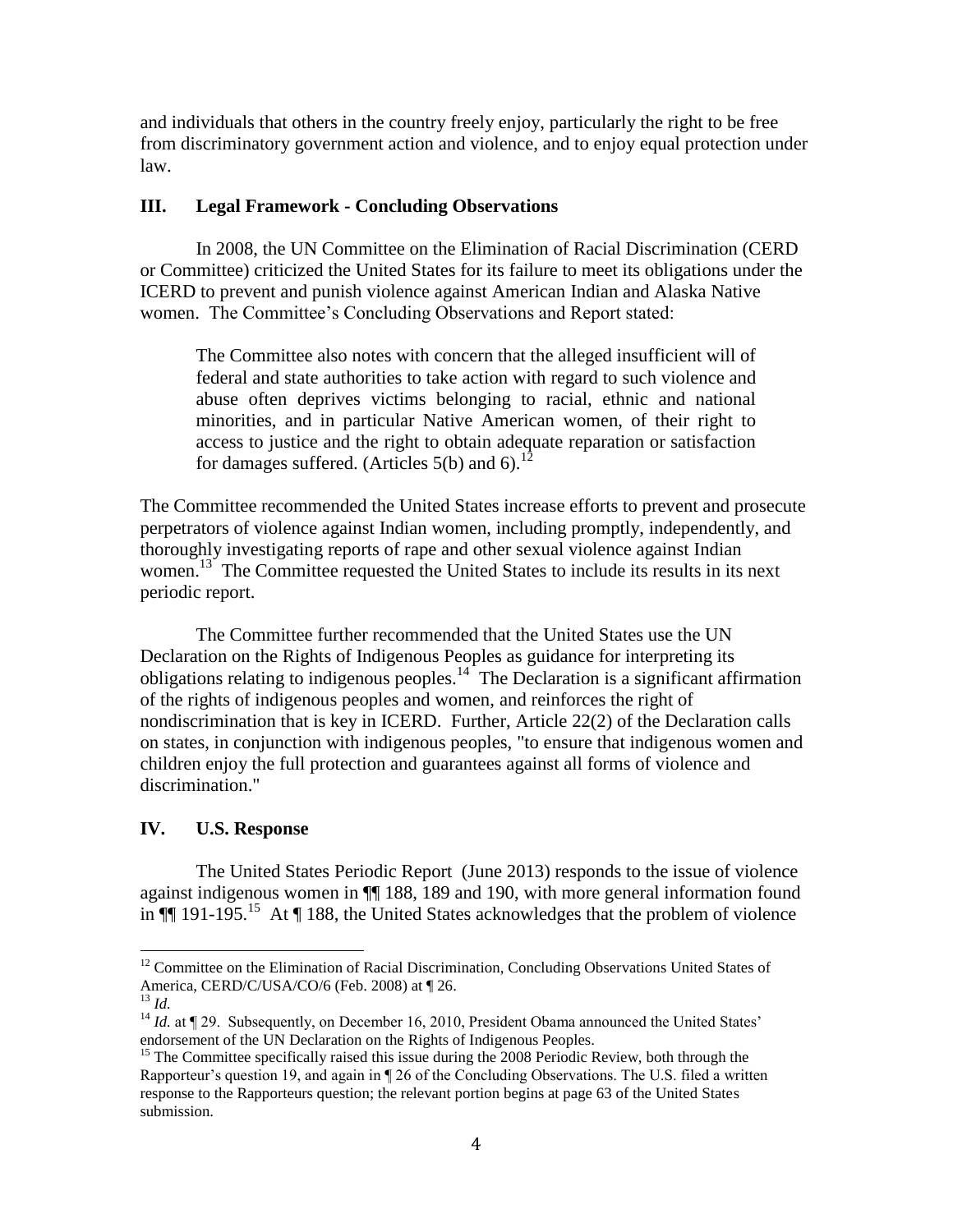against American Indian and Alaska Native women "stems at least in part from the fact that under U.S. law, tribal authorities have been prevented from exercising criminal jurisdiction over non-Indians on Indian lands, and are also limited in their criminal sentencing authority." Additionally,  $\P$  169 "supports tribal authority over a broad range of internal and territorial affairs, including . . . community and public safety."

### **V. Other UN Body Recommendations**

On March 27, 2014 the UN Human Rights Committee released its Concluding Observations from the United States review on its compliance with the International Covenant on Civil and Political Rights. The Committee expressed concern that American Indian and Alaska Native women are at high risk of domestic violence and face obstacles to justice. In ¶ 16 of the Concluding Observations, the Committee recommended the United States fully and effectively implement VAWA 2013 and the Family Violence Prevention and Services Act (FVPSA) to: (1) "strengthen measures to prevent and combat domestic violence" and "to ensure that law enforcement personnel appropriately respond to domestic violence;" (2) "ensure that cases of domestic violence are effectively investigated and that perpetrators are prosecuted and sanctioned;" (3) "ensure remedies for all victims of domestic violence, and take steps to improve the provision of emergency shelter, housing, child care, rehabilitative services and legal representation for women victims of domestic violence;" and (4) "take measures to assist tribal authorities in their efforts to address domestic violence against Native American women."

## **VI. Recommended Questions to the United States**

We respectfully request that the Committee ask these questions during the United States' periodic review session:

- 1. Given the United States' statements in ¶¶ 188 and 169 of its Periodic Report (June 2013), please explain the severe limitations remaining on tribal criminal jurisdiction over non-Indians who commit crimes of violence against women on Indian lands, tribal sentencing authority for such crimes, and the near complete exclusion of Alaska Native villages from the valuable, though limited, jurisdictional reforms in VAWA 2013.
- 2. What is the United States doing today to stop the epidemic levels of violence against Indian and particularly Alaska Native women and to remove systemic jurisdictional and institutional barriers to the safety of these women?
- 3. What is the United States doing today to increase law enforcement in Indian country and in Alaska Native villages, to empower Alaska Native tribes and nations to address domestic and sexual violence against Alaska Native women and girls, and to ensure safety and the delivery of justice in all Native communities?